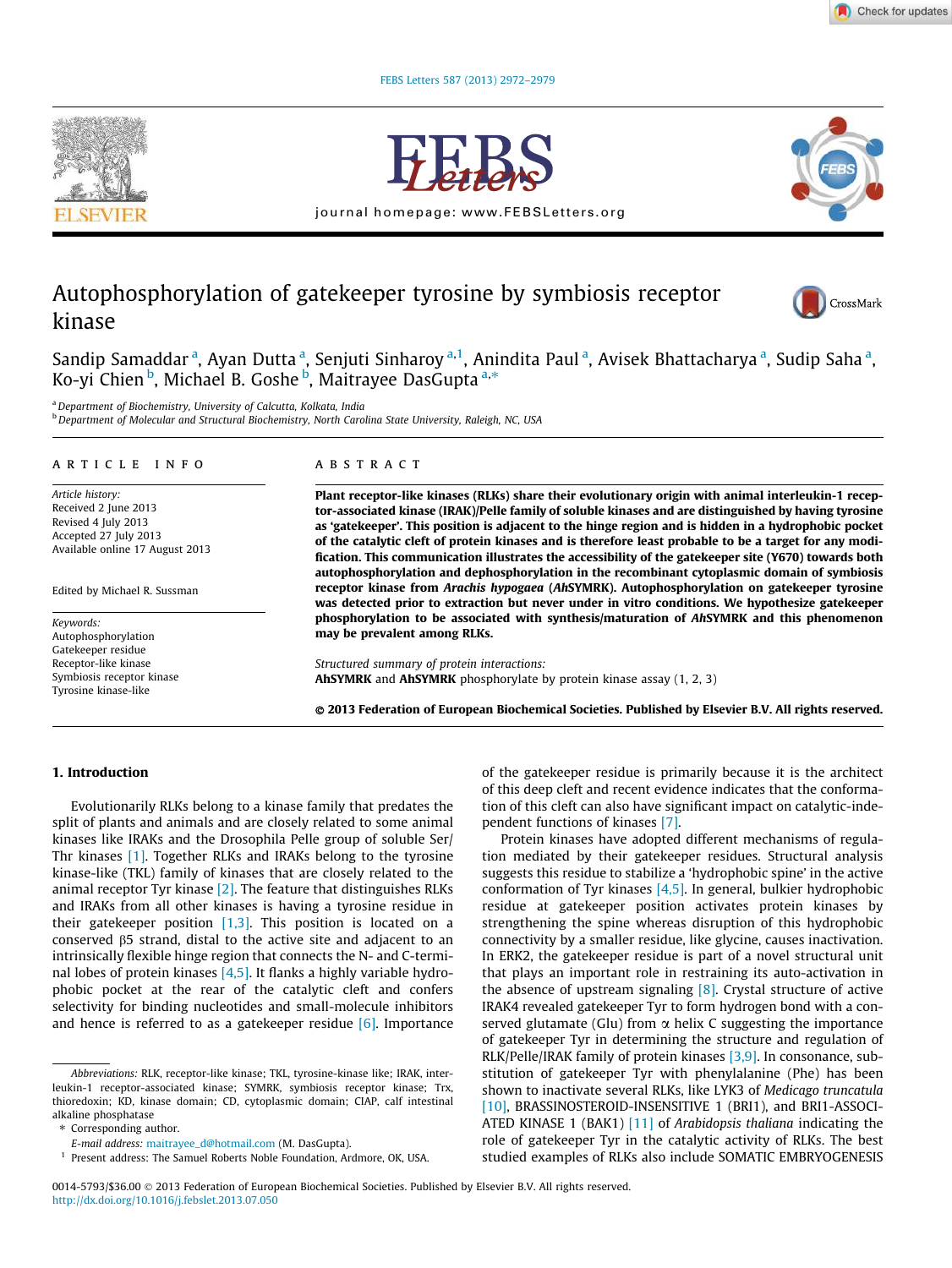RECEPTOR-LIKE KINASE 1 (SERK1) [12] and FLAGELLIN SENSITIVE 2 (FLS2) [13] of A. thaliana, Xa21 of Oryza sativa [14], Symbiosis Receptor Kinase (SYMRK) [15] and NOD FACTOR RECEPTOR 1 (NFR1)  $[16]$  of Lotus japonicas; but the significance of gatekeeper Tyr in plant RLKs is yet to be understood.

Symbiosis receptor kinase (SYMRK) is a LRR-type receptor-like kinase involved in plant–microbe symbiosis [17]. Earlier investigations on LjSYMRK demonstrated SYMRK to be a Ser/Thr kinase and have indicated phosphorylation on an activation segment threonine (T760) to be critical [15]. Here we demonstrate AhSYMRK to be a dual-specificity kinase that autophosphorylates on gatekeeper Tyr (Y670).

## 2. Experimental procedures

## 2.1. Cloning, mutagenesis and expression of recombinant AhSYMRK

AhSymRK was amplified from cDNAs prepared from nodulated roots of A. hypogaea and cloned following standard procedures [18,19]. pET28a-AhSymRK-CD/KD and its point mutations generated with the QuikChange Site-Directed mutagenesis kit (Stratagene) were used to express the  $His<sub>6</sub>-polypeptides$  in *Escherichia* coli strain BL21 (DE3). AhSymRK-K625E was cloned in pET32a to express Trx-K625E-KD. The expressed proteins were affinity-purified using Ni-NTA bead (Qiagen) under denaturing or non-denaturing conditions according to manufacturer's protocol. The native proteins were dialysed against 20 mM HEPES pH 7.4, 1 mM EDTA, 10% glycerol and stored in aliquots at  $-80$  °C. Protein concentrations were estimated using Bradford method [20].

# 2.2. Kinase assays and phosphoamino acid analysis

Autophosphorylation and substrate phosphorylation were performed as described previously [21,22]. In general, for substrate phosphorylation 0.05  $\mu$ g of His<sub>6</sub>-AhSYMRK was incubated with 1 µg myelin basic protein (MBP) for 15 min in 40 mM HEPES pH 7.4 supplemented with 10 mM MgOAc and  $[\gamma^{-32}P]$ ATP (200 µM 3000 cpm/pmol) in a reaction volume of 25  $\mu$ l at 25 °C. For autophosphorylation reactions  $2-5 \mu g$  of His<sub>6</sub>-AhSYMRK was used. Immunoblotting was done as per manufacturers' protocols with monoclonal  $\alpha$ -pY (1:3000) and polyclonal  $\alpha$ -pT (1:3000) from Cell Signaling Technology, monoclonal  $\alpha$ -pS (1:200) and polyclonal  $\alpha$ - $His<sub>6</sub>$  (1:2000) from Oiagen. Custom-made antibody was generated in rabbit against the synthetic peptide (665-QQILVpYPFMS-674) that was sequentially affinity-purified by using the non-phosphorylated and phosphorylated antigen peptides (Imgenex India). For thin layer electrophoresis (TLE) labelled samples were transferred to PVDF membrane, bands excised and subjected to phosphoamino acid analysis [23]. For mass spectrometry analysis of phosphorylation sites data-dependent acquisition using LC/MS/MS and dataindependent acquisition using  $LC/MS<sup>E</sup>$  analysis were performed on a Waters nanoACQUITY ultra-performance liquid chromatograph coupled to a Q-Tof Premier mass spectrometer [24,25]. For details see Supplemental Materials and Methods.

#### 2.3. Phosphatase treatment and analysis

Calf intestinal alkaline phosphatase (CIAP, Fermentas) and Mycobacterium protein tyrosine phosphatase  $A$  [26] (MptpA, kindly provided by Professor Amit Das, IIT, Kharagpur, India)digestions (0.01 u/µl) were done with 10–15 µg of AhSYMRK-KD/CD at 25  $\degree$ C in 25 µl reaction volume for indicated time periods. For rephosphorylation experiments the kinase polypeptides were affinity-purified using Ni-NTA agarose to remove the phosphatase after the digestion.

### 2.4. Immunoprecipitation

Transformation of Arachis root to express 35S::GFP-AhSYMRK-KD was performed as previously described [27,28]. AhSYMRK-KD expressed in transgenic Arachis roots was immunoprecipitated with monoclonal  $\alpha$ -pY antibody (Cell Signaling Technology) and monoclonal  $\alpha$ -GFP antibody (Abcam), respectively, under binding conditions described previously with modifications [19].

#### 3. Results and discussion

A. hypogaea symrk (GenBank: FJ969396.2) was isolated by amplification of root cDNA using a degenerate priming approach based on legume symrk sequences. The predicted protein of 926



Fig. 1. Domain organization of AhSYMRK. Schematic representation of AhSYMRK (with detail in text) (A). Sequence web logo of indicated subdomains of SYMRKs, Ser/Thr kinases (S\_T Kc), Tyr kinases (TKs) Tyrosine kinase-like (TKLs) and IRAKs. The boxes indicate the gatekeeper position (B).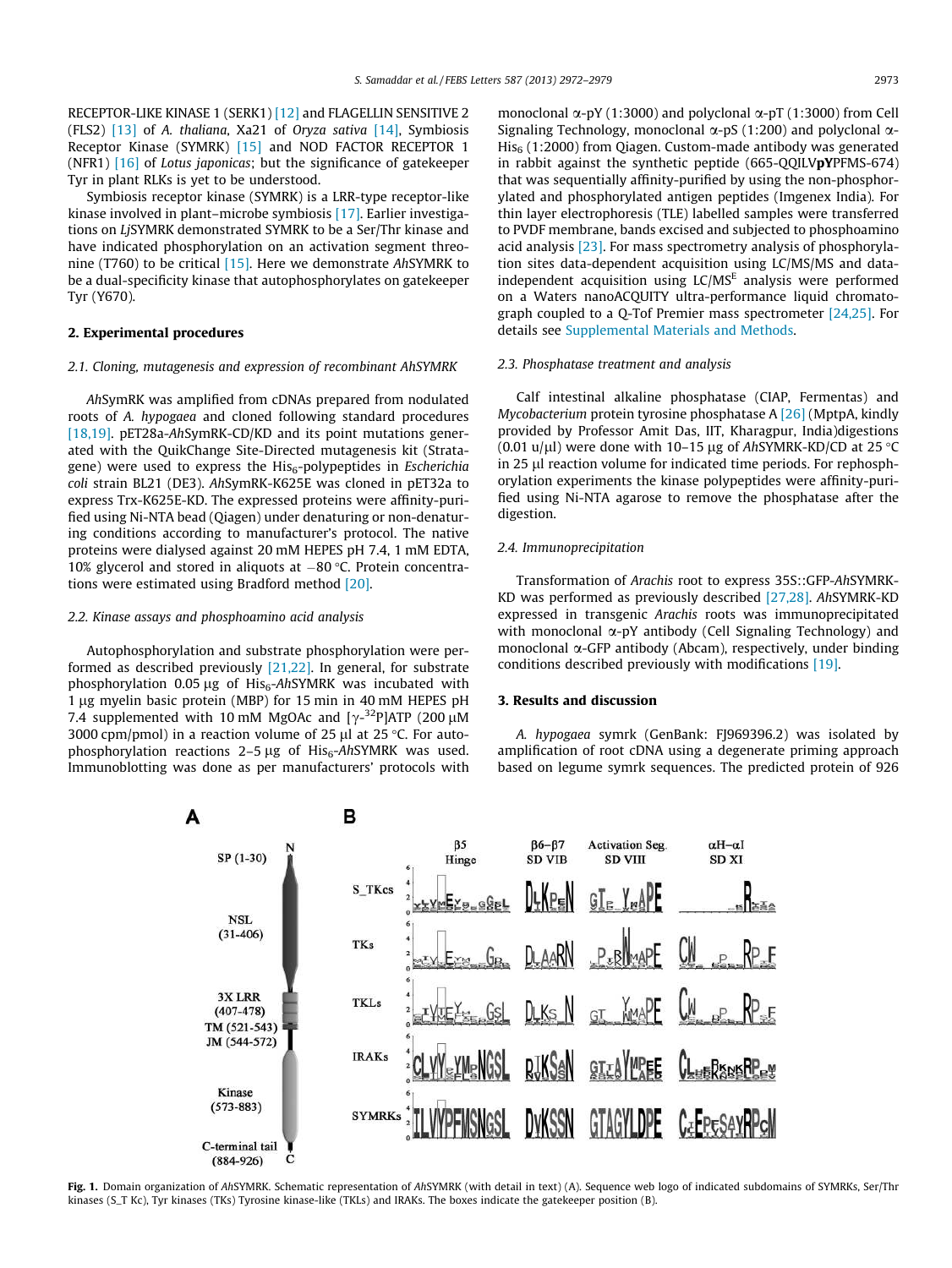

Fig. 2. Recombinant AhSYMRK expressed in E. coli codes for a functional protein kinase. Post-purification catalytic activities of His<sub>6</sub>-AhSYMRK-CD and His<sub>6</sub>-AhSYMRK-KD (A-C); autoradiographs of autophosphorylation (SYMRK) and substrate phosphorylation (MBP) and corresponding immunoblots with indicated antibodies (A); TLE analysis of AhSYMRK polypeptides and MBP(B); Immunoblot analysis of progress of autophosphorylation of AhSYMRK polypeptides with indicated antibodies (C). Pre-purification phosphorylation status of AhSYMRK in E. coli and specificity of  $\alpha$ -pY;immunoblot analysis of AhSYMRK-CD and AhSYMRK-KD isolated under denaturing conditions with indicated antibodies (D); inhibition of AhSYMRK detection with  $\alpha$ -pY by prior incubation of the antibody with pY-BSA (right most panel, D). Autorad, autoradiograph; CBB, coomassie brilliant blue; pS, phosphoserine; pT, phosphothreonine; pY, phosphotyrosine; a-pS, anti-phosphoserine; a-pT, anti-phosphothreonine; a-pY, anti-phosphotyrosine;  $\alpha$ -His<sub>6</sub>, anti-His<sub>6</sub> pY-BSA, phosphotyrosine-conjugated BSA.

aa encoded by Ahsymrk is a type I transmembrane protein featuring a signal peptide (1–30), a NORK sequence-like domain (NSL, 31–406), three LRR motifs (407–478) in the extracellular region, a transmembrane domain (521–543) and the cytoplasmic domain  $(544–926)$  containing the core kinase domain  $(573–883)$  (Fig. 1A). The core kinase domain of AhSYMRK shows significant homology with other dual-specificity RLKs like AtBAK1 (43% identity: 63% similarity), AtSERK1 (41% identity: 63% similarity), AtBRI1 (37% identity: 57% similarity) and MtLYK3 (37% identity: 54% similarity) (Supplemental Fig. S1). AhSYMRK also shows significant homology with HsIRAK4 (38% identity: 55% similarity) and HsIRAK1 (38% identity: 54% similarity), which is noteworthy because within the kinase complement of the human genome, the IRAK4 kinase domain is relatively distinct with 38% sequence identity to the kinase domain of IRAK1 and 32% or less sequence identity to all other human kinases. SYMRKs and IRAKs are classified as tyrosine kinase-like or TKLs, where domain VIB and domain VIII has signature features of Ser/Thr kinases but domain XI has those of Tyr kinases (Fig. 1B).

### 3.1. AhSYMRK codes for a functional Ser/Thr protein kinase

Previous studies on AtBRI1 showed that without the juxtamembrane (JM) domain, the kinase could autophosphorylate on Ser residues but not on Thr or Tyr residues [29]. Our efforts toward characterizing AhSYMRK were therefore initiated with the  $His<sub>6</sub>$ tagged whole cytoplasmic domain of AhSYMRK-CD (544–926: CD) and the core kinase domain AhSYMRK-KD (573–883: KD) (Fig. 2A). A structured extension of  $\sim$ 30 residues at the N-terminus was included in the core kinase domain as it is important for enzymatic activity in RLKs as well as IRAKs  $[3,10]$ . The purified AhSYMRK-CD and AhSYMRK-KD polypeptides were subjected to kinase reactions in vitro in presence of [ $\gamma$ -<sup>32</sup>P]ATP. Both the polypeptides autophosphorylated as well as actively phosphorylated myelin basic protein (MBP) as an exogenous substrate (Fig. 2A). Immunoblot analysis indicated AhSYMRK-CD and AhSYMRK-KD to be phosphorylated on Ser, Thr and Tyr and MBP to be phosphorylated on Ser and Thr. However, thin layer electrophoresis (TLE) could only confirm autophosphorylation on Ser residues in vitro (Fig. 2B) though for MBP both Ser and Thr phosphorylation could be confirmed through TLE. We could successfully detect pTyr in another dual-specificity protein kinase (GenBank: AY027437) from A. hypogaea that predominantly phosphorylated Tyr (>80%) (33) indicating that the failure to detect phosphotyrosine (pTyr) in TLE analysis was not due to inefficiency of the technique (Supplemental Fig. S2). Therefore, detection of pSer through TLE analysis in Fig. 2B suggests that in vitro autophosphorylation of AhSYMRK is primarily targeted to Ser residues.

Immunoblot analysis of the progress of autophosphorylation in vitro, indicated that both AhSYMRK-CD and KD were detectable with  $\alpha$ -pTyr/Thr/Ser before the kinase reaction and only the detection with  $\alpha$ -pSer increased with the progress of the reaction (Fig. 2C).This is in consistence with our TLE results and confirms autophosphorylation on Ser residues to predominate as post-purification activity of the kinase. To clarify whether phosphorylation on bacterially-expressed AhSYMRK was occurring before or during the procedure of extraction and purification, we harvested overexpressed E. coli cells under denaturing conditions in presence of 8 M urea, followed by clarification of the polypeptides through Ni-NTA agarose. AhSYMRK-CD and KD polypeptides isolated under these conditions, reacted with  $\alpha$ -pTyr/Thr/Ser suggesting that the kinase polypeptides get phosphorylated on all these sites in E. coli before they are denatured for extraction (Fig. 2D). To ensure specificity of  $\alpha$ -pTyr, the antibody was pre-incubated with phosphotyrosine-conjugated BSA (pY-BSA) before using it for immuno-detection. Disappearance of bands in immunoblot ensured the specificity of  $\alpha$ -pTyr (Fig. 2D).

Collectively, Tyr phosphorylation on AhSYMRK was not dependent on the JM domain as there were no apparent differences in the observed catalytic properties of AhSYMRK-CD and AhSYMRK-KD. Subsequent experiments were therefore focused on the core kinase domain.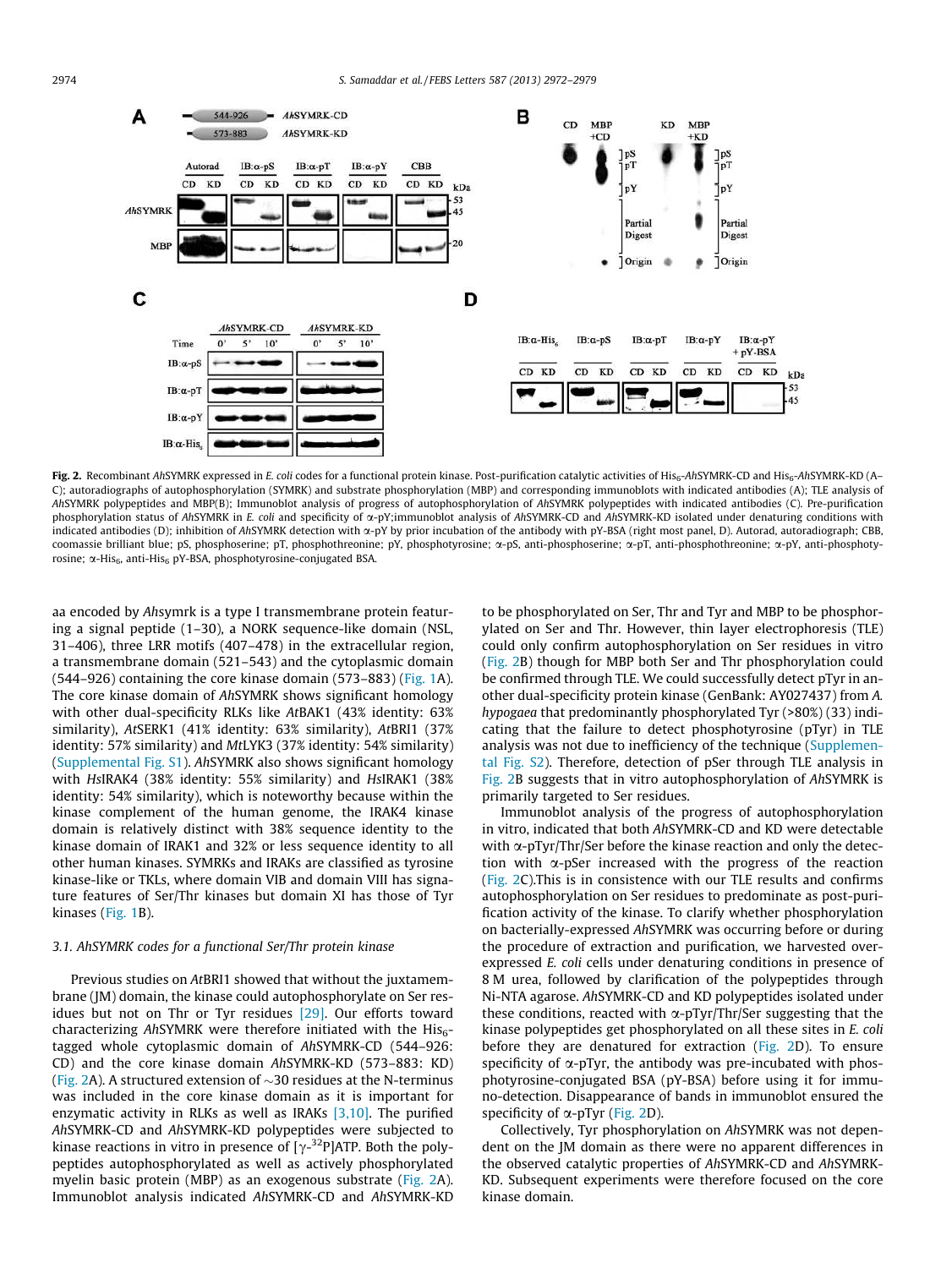3.2. Recombinant AhSYMRK autophosphorylated on Tyr in E. coli but failed to autophosphorylate on Tyr after extraction and purification in vitro

To clarify the origin of Tyr phosphorylation in AhSYMRK, a catalytically inactive thioredoxin (Trx)-fused AhSYMRK-KD was generated by mutating the conserved catalytic Lys (K625E) in the ''VAIK'' phosphotransfer motif. The Trx-K625E-KD mutant was totally inactive and the polypeptide was not detectable with any of the anti-phosphoamino acid antibodies indicating pTyr in AhSYM-RK to be generated by autophosphorylation and not due to phosphorylation by E. coli-derived kinases (Fig. 3A). Both immunoblot and TLE analysis indicated the wildtype AhSYMRK to phosphorylate the dead kinase Trx-K625E-KD only on Ser residues (Fig. 3A and B) suggesting that phosphorylation on Ser residues was intermolecular in nature. On the other hand, autophosphorylation on Thr and Tyr residues of AhSYMRK appeared to occur only on the active WT kinase. This could be either undertaken through intramolecular reactions or hierchical intermolecular reactions which the dead kinase is unable to undertake.

We presumed that Tyr autophosphorylation in AhSYMRK was not detectable during post-purification kinase reactions because the recombinant protein was already highly autophosphorylated on Tyr residues when isolated from E. coli as indicated in Fig. 2C. To eliminate the possibility of pre-occupancy of the target Tyr residues by phosphate moieties, AhSYMRK-KD was dephosphorylated by calf intestinal alkaline phosphatase (CIAP) or Mycobacterium protein tyrosine phosphatase A (MptpA) before subjecting it to in vitro kinase reactions. CIAP rapidly dephosphorylated pTyr within 30 s. Dephosphorylation of pSer was almost complete by 60 min but pThr dephosphorylation was relatively resistant within the observed time frame (Fig. 3C). MptpA selectively dephosphorylated Tyr residues but the dephosphorylation was not complete even after 60 min though the phosphatase remained active (data not shown). The rapid dephosphorylation of pTyr in AhSymRK by CIAP as opposed to incomplete dephosphorylation by MptpA could be due to hierarchical dephosphorylation which can only be undertaken by a non-specific phosphatase, like CIAP, but not a pTyr-specific phosphatase like MptpA. Autoradiographs shown in Fig. 3D indicate that MptpA treatment had no effect on the overall autophosphorylation as well as substrate phosphorylation activities. For CIAP-treated AhSymRK-KD, the autophosphorylation activity was severely affected but the substrate phosphorylation potential was unaffected. Immunoblot analysis shows that neither MptpA nor CIAP-treated kinase could resume autophosphorylation on Tyr indicating that the failure of demonstration of in vitro Tyr phosphorylation in AhSymRK was not due to pre-occupancy of Tyr residues by phosphate (Fig. 3C).

However, our inability to demonstrate autophosphorylation on Tyr in vitro is in tune to the paradox of Tyr phosphorylation in At-BRI1 where autophosphorylation on Tyr in vitro had not been observed to occur though the kinase was phosphorylated on Tyr [30– 32].

# 3.3. Site-directed mutagenesis of conserved tyrosine residues in AhSYMRK-KD

With an overall sequence coverage of 95%, mass spectroscopic (MS) analysis identified 14 Ser and 4 Thr phosphorylation sites within the core kinase domain of AhSYMRK but Tyr phosphorylation could not be detected (Table 1 and Supplemental Fig. S3) [24]. To identify the probable pTyr residue(s) in the core kinase domain of AhSYMRK, we therefore generated site-directed mutants by individually replacing 11 conserved Tyr residues with Phe



Fig. 3. Phosphorylation on tyrosine residues in AhSYMRK is autocatalytic. Catalytically dead Trx-K625E-KD phosphorylation status before and after trans-phosphorylation by active His<sub>6</sub>-AhSYMRK-KD in vitro (A and B); autoradiographs and immunoblots with indicated antibodies; white and black arrowheads indicate the positions of Trx-K625E-KD and His<sub>6</sub>-AhSYMRK-KD, respectively (A) and TLE analysis of the indicated polypeptides (B). Dephosphorylation of His<sub>6</sub>-AhSYMRK-KDby CIAP or MptpA followed by rephosphorylation in vitro (C and D). Immunoblot analysis of the progress of dephosphorylation and rephosphorylation of His<sub>6</sub>-AhSYMRK-KD after removal of phosphatases (C); autoradiographs of autophosphorylation and substrate phosphorylation by dephosphorylated and phosphatase-free His6-AhSYMRK-KD (D). pS, phosphoserine; pT, phosphothreonine; pY, phosphotyrosine; Autorad, autoradiograph; CBB, coomassie brilliant blue;  $\alpha$ -pS, anti-phosphoserine;  $\alpha$ -pT, anti-phosphothreonine;  $\alpha$ -pY, antiphosphotyrosine; CIAP, calf intestinal alkaline phosphatase; MptpA Mycobacterium protein tyrosine phosphatase A.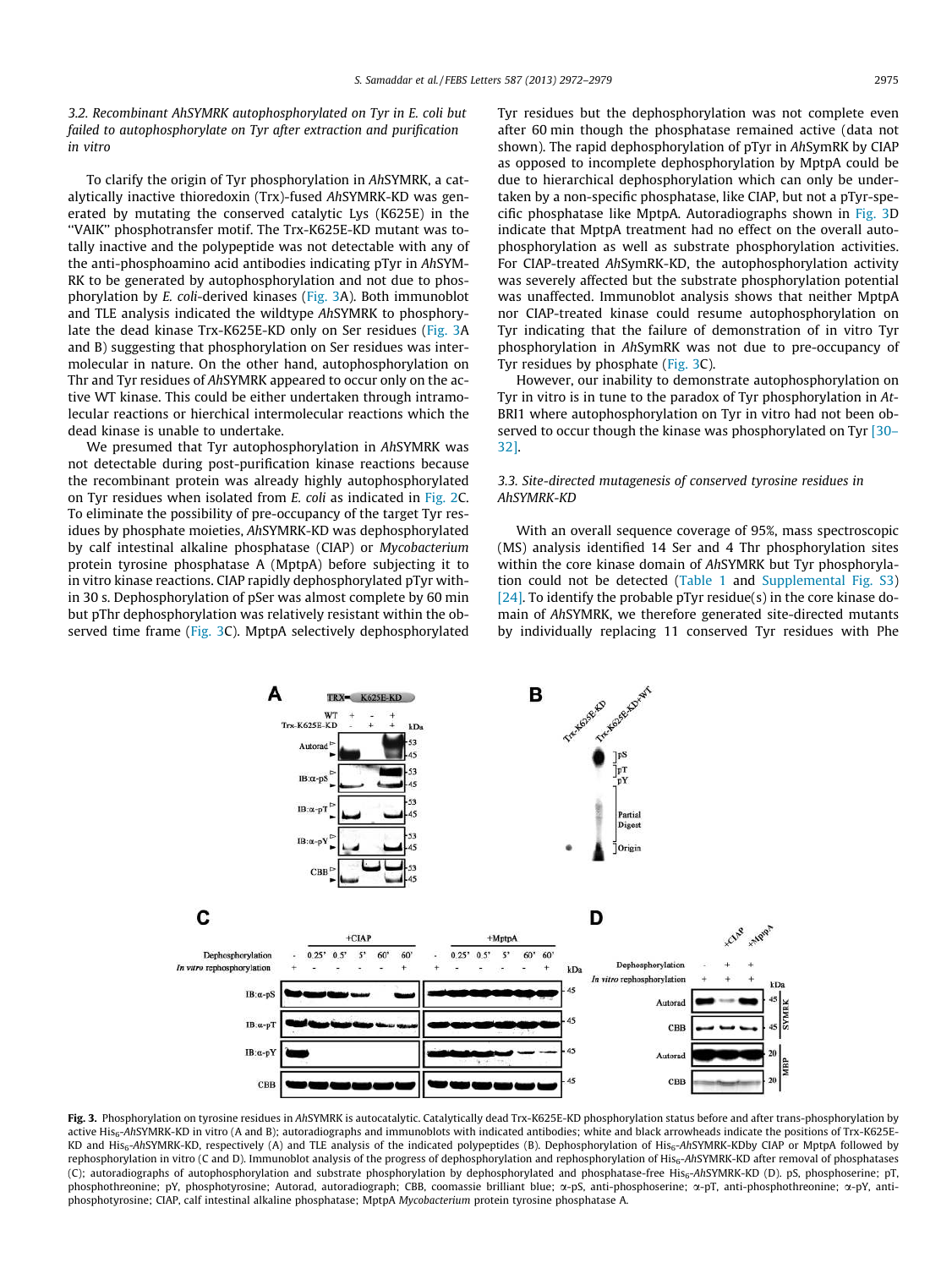(Fig. 4A and Supplemental Fig. S1) Out of these 11 residues, Y591/ Y599 within the N-terminal extension of the kinase domain and Y771/Y772 in the P+1 loop were predicted by NetPhos2.0. Another 3 residues were chosen because they are phosphorylated in other RLKs: Y612 near the Gly-rich loop (LjNFR1-Y338)  $[16]$ , Y670, the gatekeeper Tyr (AtBRI1-Y956) [29] and Y766 in the activation segment (LjNFR1-Y484) [16]. In addition, Y683 in the  $\alpha$ -helix D, Y747 in activation segment, Y836 before  $\alpha$ -helix H and Y882 at the Cterminal end of the core kinase domain were included in our analysis because of their conservation in SYMRKs.

All the Y/F mutant proteins were subjected to in vitro kinase assay in presence of [ $\gamma$ -<sup>32</sup>P] ATP (Fig. 4B) and immunoblot analysis with  $\alpha$ -pTyr and  $\alpha$ -pThr antibodies (Fig. 4C). The corresponding radioactivity incorporated in the in vitro assays and the densitometric analyses of the immunoblots are shown in Fig. 4D. While substitutions of Y599F, Y683F, Y747F, Y772F, and Y836F had little effect on AhSYMRK activity, substitutions Y591F, Y612F, Y766F, Y771F, and Y882F affected both autophosphorylation and substrate phosphorylation activities indicating the Tyr residues in the later group to be important for AhSYMRK activity. But with all these Y/F mutants detection with  $\alpha$ -pTyr was either unaffected or increased, indicating that they may not be the predominant sites of Tyr phosphorylation (Fig. 4C). In contrast, Y670F that substitutes the gatekeeper tyrosine was the only mutant that was completely undetectable by  $\alpha$ -pTyr, strongly suggesting this residue to be a potential site of phosphorylation. Alternatively it could also be a potential determinant of Tyr phosphorylation in AhSYMRK. The Y670F mutant was barely detected by  $\alpha$ -pThr which is also unlike all other Y/F mutants where detection by  $\alpha$ -pThr were either unaffected or generally increased (Fig. 4D). Thus, Y670F substitution in the gatekeeper position strongly affected phosphorylation on Tyr and Thr without having any adverse effect on in vitro autophosphorylation of this kinase that is solely targeted to serine residues (Supplementary Fig. S4).

Two important conclusions are derived from the characteristics of Y670F mutant. Firstly, autophosphorylation on Tyr and/or Thr residues is not a prerequisite for AhSYMRK to be an active kinase. Rather for several mutants like Y591F, Y771F, Y612F, Y766F, Y882F and Y670F autophosphorylations on Tyr and Thr residues appear to be inhibitory (Fig. 4B). Secondly, since substitution of Y670F did not have any adverse effect on the catalytic activity of AhSYMRK (Fig. 4B), the free hydroxyl group of gatekeeper Tyr does not appear to be important for AhSYMRK activity. This is in contrast to what has been claimed earlier for IRAK4  $\left[3\right]$  or LYK3  $\left[10\right]$ where activated state of these kinases were stabilized by an Hbonding network involving the gatekeeper tyrosine. This is in consistence with finding increased catalytic potential of Y670F in AhSYMRK in contrast to significant reduction of activity by similar substitution in gatekeeper position of other RLKs like AtBRI1 (Y956F) and AtBAK1 (Y463F) and MtLYK3 (Y392F) [10,29,33]. The H-bonding network therefore cannot be considered as a generalized signature of activated state for all RLKs having tyrosine as gatekeeper.

# 3.4. Gatekeeper (Y670) is the predominant site of tyrosine autophosphorylation in AhSYMRK cytoplasmic domain

To understand whether Y670 was actually a site of phosphorylation, we developed sequence and modification-specific antibody against AhSYMRK: 665–674 with phosphorylation on Y670. apY670 (665–674) readily detected recombinant AhSYMRK-KD and thus established Y670 as a phosphorylation site in AhSYMRK expressed in E. coli (Fig. 5A). The specificity of  $\alpha$ -pY670 (665– 674) was demonstrated by complete inhibition of the immunoblot signal in presence of the synthetic antigen peptide pY670-(AhSYM-RK: 665–674), and its inability to detect the kinase-inactive (Trx-K625E-KD) mutant and the CIAP-treated AhSYMRK-KD (Fig. 5A). The  $\alpha$ -pY670 (665–674) detected all the mutant polypeptides of the Y/F series except Y670F, further confirming Y670 as the site of phosphorylation (Fig. 5B). The level of reaction of these mutants with  $\alpha$ -pY670 (665–674) was overall similar to what was observed with  $\alpha$ -pTyr, suggesting Y670 to be a predominant or sole site of Tyr phosphorylation in recombinant AhSYMRK. Even in the entire cytoplasmic domain, Y670 appeared to be the predominant site,

#### Table 1

Phosphorylation sites of AhSYMRK-KD identified by LC/MS/MS and LC/MS<sup>E</sup> analysis.

| Peptide                                                                | Calculated mass <sup>p</sup> | Measured mass <sup>b</sup> | Chg <sup>c</sup> | Localization probability <sup>d</sup> | AScored      | Mascot score | Site                 |
|------------------------------------------------------------------------|------------------------------|----------------------------|------------------|---------------------------------------|--------------|--------------|----------------------|
| 573 GpSEFSKDDFFIK 580                                                  | 1498.6381                    | 1498.6492                  | 2                | 100                                   | 38.73        | 43.3         | Vec Seq <sup>a</sup> |
| 573 GSEFpSKDDFFIK 580                                                  | 1498.6381                    | 1498.6522                  | 2                | 100                                   | 53.70        | 55.76        | 573                  |
| 581 SVpSIQAFTLEYIEEATEK 599                                            | 2136.9868                    | 2136.9964                  | 2                | 99                                    | 23.99        | 65.9         | 583                  |
| 599 YKpTLIGEGGFGPVYR 613                                               | 1735.8335                    | 1735.8328                  | 2                | 100                                   | 46.21        | 51.68        | 601                  |
| 664 DOOILVYPFMpSNGSLONR 681                                            | 2188.9976                    | 2189.0066                  | 2                | 100                                   | 38.73        | 57.34        | 674                  |
| 691 ILDWPTRLpSIALGAAR 706                                              | 1831.9709                    | 1831.9942                  | 2                | 50                                    | $\Omega$     | $NA^*$       | 699                  |
| 707 GLAYLHDTFPGR 717                                                   | 1310.6173                    | 1310.6186                  | 2                | 100                                   | 17.48        | 55.82        | 713                  |
| 723 DIKSpSNILLDHpSMC <sup>e</sup> AK 738                               | 1990.8294                    | 1990.8142                  | 2                | 100,100                               | 23.98        | 77.89        | 727.734              |
| 723 DIK <b>pS</b> SNILLDHSMC <sup>e</sup> AK 738                       | 1910.8631                    | 1910.8642                  | 3                | 33                                    | $\Omega$     | 61.15        | 726                  |
| 723 DIKSpSNILLDHSMC <sup>e</sup> AK 738                                | 1910.8631                    | 1910.8948                  | 2                | 100                                   | 23.98        | 75.62        | 727                  |
| 739 VADFGFpSK 746                                                      | 949.3947                     | 949.3900                   | 2                | 100                                   | 1000         | 47.33        | 745                  |
| 747 YAPOEGDpSNVSLEVR 761                                               | 1742.7512                    | 1742.7828                  | 2                | 100                                   | 34.32        | 54.82        | 754                  |
| 747YAPQEGDpSNVpSLEVR 761                                               | 1822.7176                    | 1822.7290                  | 2                | 100,100                               | 81.55, 90.00 | 33.7         | 754.757              |
| 762 GpTAGYLDPEYYTTQQLSEK 780                                           | 2242.9671                    | 2242.9788                  | 2                |                                       | $\Omega$     | 73.63        | 763                  |
| 762 GpTAGYLDPEYYpTTQQLSEK 780                                          | 2242.9671                    | 2242.9818                  | 2                | 94                                    | 19.22        | 65.65        | 763.773              |
| 807 NEWPSLVEWAKPYIR 820                                                | 1869.8814                    | 1869.8874                  | 2                | 100                                   | 169.45       | 76.79        | 810                  |
| 821 ApSKIEEIVDPGIK 833                                                 | 1477.7429                    | 1477.7510                  | 2                | 100                                   | 1000         | 47.05        | 822                  |
| 844 VVEVALOC <sup>e</sup> IEPF <b>pS</b> AYRPC <sup>e</sup> MDDIVR 867 | 2946.3479                    | 2964.3757                  | 3                | 100                                   | 16.24        | 12.93        | 856                  |
| 868 ELEDALIIEN <sup>f</sup> NApSEYMO <sup>g</sup> 883                  | 2061.8489                    | 2061.8960                  | 2                | 100                                   | 33.19        | 31.87        | 880                  |

<sup>a</sup> Amino acids from the vector sequence (Vec Seq) are in italics, and the identified phosphorylated residues pS and pT are in bold.

b The deconvoluted neutral monoisotopic calculated/measured mass.

c The charge state of the peptide precursor ion subjected to CID fragmentation.

<sup>d</sup> Values determined by Scaffold PTM.

e Carbamidomethyl modification for the Cys residue.

Deamidation for the Asn residue.

<sup>g</sup> The in-source fragment of a larger phosphopeptide (ELEDALIIENNApSEYMQACGR).

\* Not applicable since this peptide was identified by LC/MS<sup>E</sup> .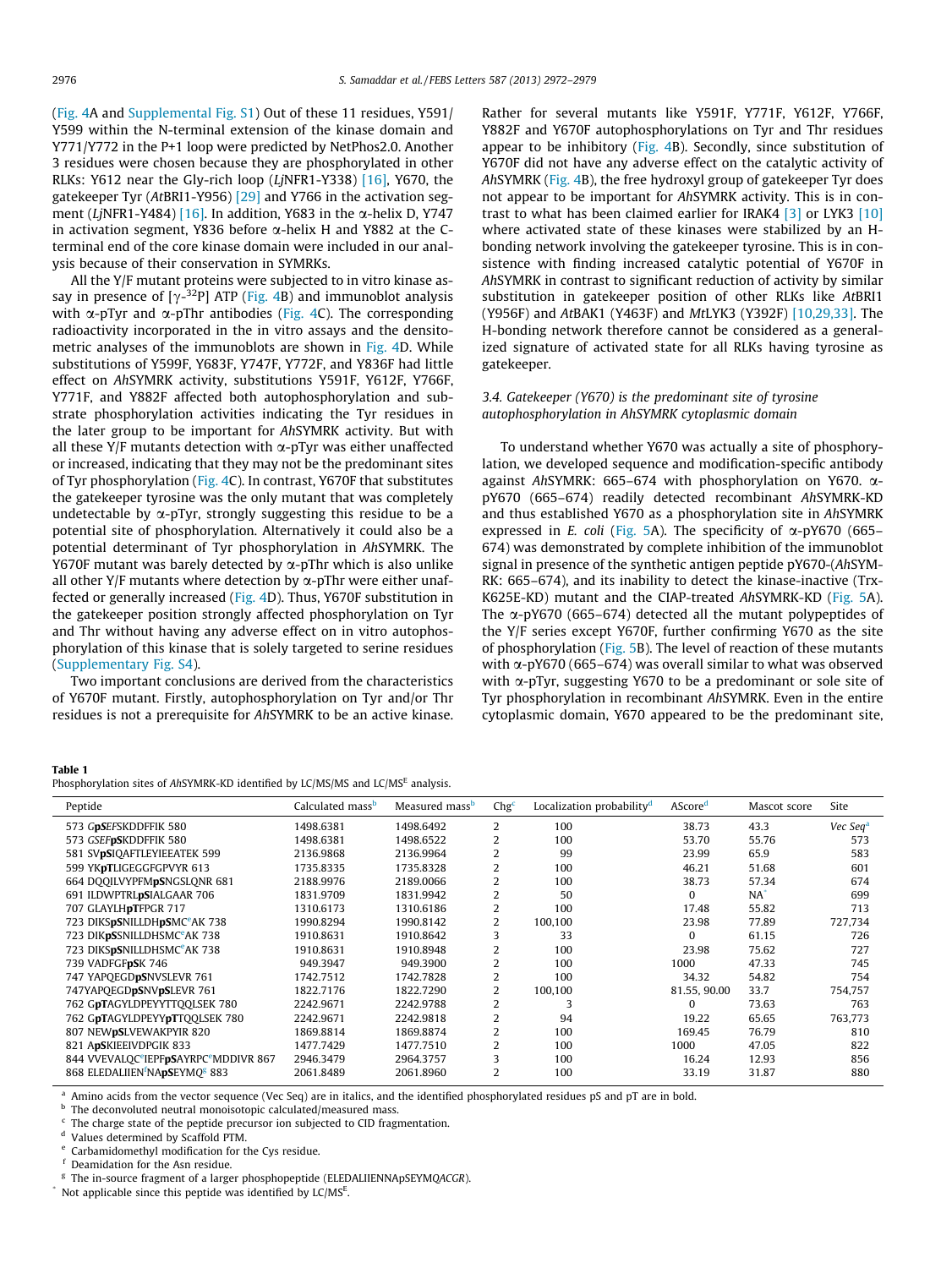



Fig. 4. Site-directed mutagenesis of conserved tyrosine residues in AhSYMRK. Schematic representation of position of tyrosine residues targeted for mutagenesis in AhSYMRK-KD (A). Autoradiographs of autophosphorylation (SYMRK) and substrate phosphorylation (MBP) of indicated Y/F mutants (B). Immunoblots of the autophosphorylated mutant polypeptides with x-pTyr and x-pThr(C). Radioactivity incorporation in bands presented in autoradiograph (panel B) and densitometric analysis of bands presented in immunoblots (panel C) (D). All data are normalized against WT.

as  $\alpha$ -pTyr as well as  $\alpha$ -pY670 (665–674) failed to detect the Y670F mutant in AhSYMRK-CD, the entire cytoplasmic domain of the receptor-like kinase (Fig. 5C). Accordingly, CIAP treatment of AhSYMRK-CD abolished detection with these antibodies which is similar to what was observed with AhSYMRK-KD, the core kinase domain (Fig. 5C). It may be noted at this point that AhSYMRK-KD failed to phosphorylate the synthetic hinge region peptide AhSYM-RK: 665–674 suggesting that the sequence of the peptide was not enough for the recognition and phosphorylation of Y670 (data not shown).To check whether AhSYMRK was phosphorylated on Y670 in vivo, we over-expressed AhSYMRK-KD as a GFP fusion protein in A. hypogaea roots. Immunoprecipitated GFP-AhSYMRK-KD from transgenic Arachis roots reacted with  $\alpha$ -pTyr as well as with  $\alpha$ pY670 (665–674), thus establishing that phosphorylation on Y670 in AhSYMRK occurs in planta (Fig. 5D); however, the same experiment performed with non-transgenic wildtype Arachis failed to show any reaction with these antibodies.

MBP

Although phosphorylation of Y670 is important, MS analysis was not able to confirm its identity. One plausible explanation is due to the presence of multiple sites of phosphorylation, such as S674, within the same peptide sequence 664-DQQILVYPFMpSNGSLQNR-681 which was readily detected as phosphorylated (Supplementary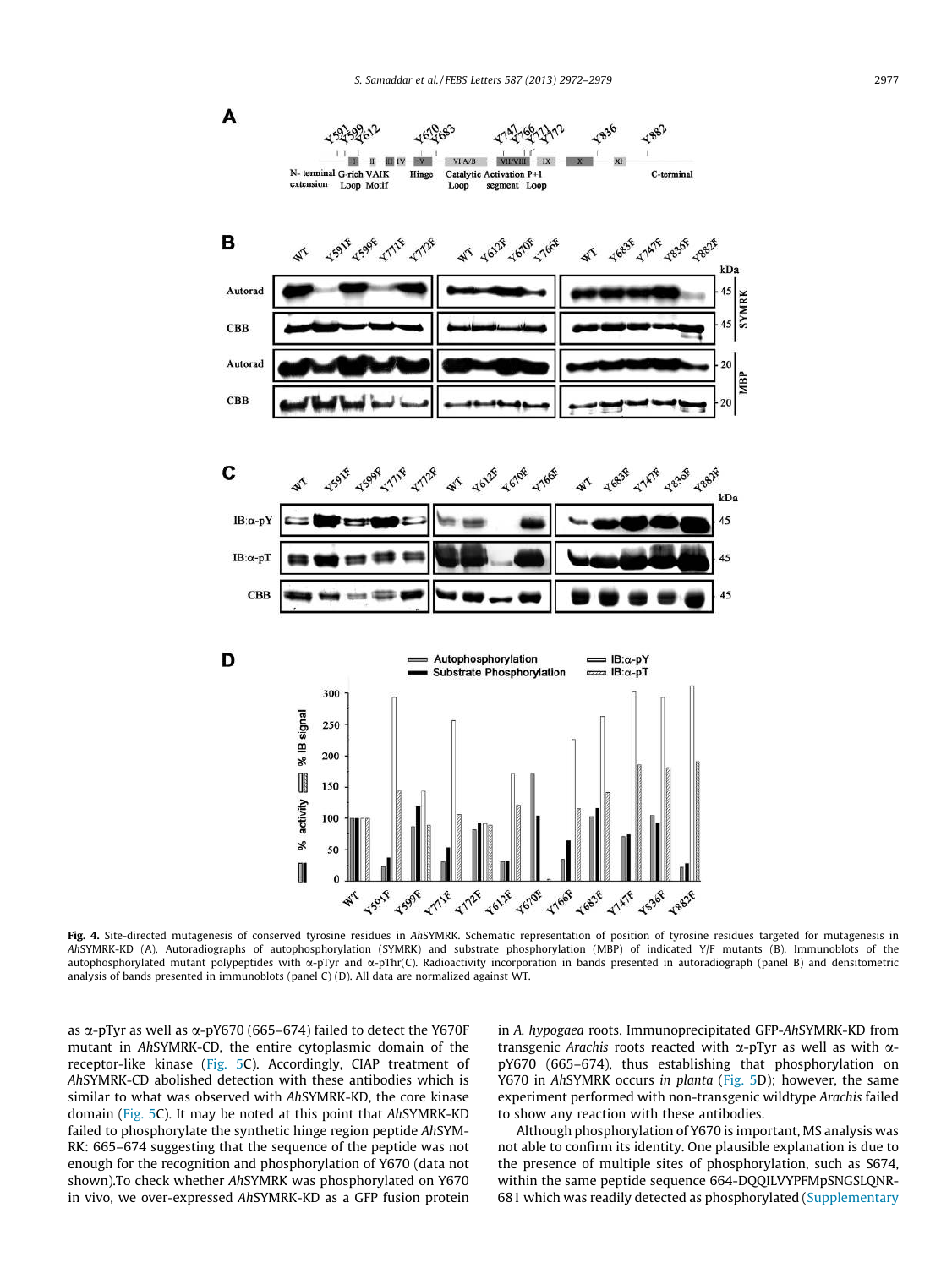

Fig. 5. Gatekeeper (Y670) is the predominant site of tyrosine autophosphorylation in AhSYMRK cytoplasmic domain. Immunoblot analysis of AhSYMRK-CD and KD using sequence and modification-specific antibody  $\alpha$ -pY670 (665–674) (A–C); immunoblot of AhSYMRK-KD, Trx-K625E-KD and CIAP-treated AhSYMRK-KD with  $\alpha$ -pY670 (665– 674); inhibition of AhSYMRK-KD detection with a-pY670 (665–674) by prior incubation of the antibody with antigen phosphopeptide pY670 (AhSYMRK: 665–674) (rightmost panel) (A); immunoblot of autophosphorylated Y/F mutants with  $\alpha$ -pY670 (665–674) (B); immunoblot of AhSYMRK-CD, AhSYMRK-CD-Y670F and CIAP-treated AhSYMRK-CD with a-pY670 (665–674) (C). Immunoblot of GFP-AhSYMRK-KD (65 kDa) expressed in transgenic Arachis plants: protein was immunoprecipitated (IP) from non-transgenic WT plants and transgenic plants using  $\alpha$ -GFP antibody and was analyzed by immunoblotting with  $\alpha$ -GFP,  $\alpha$ -pY670 (665–674) and  $\alpha$ -pY antibodies (D).Activation segment threonine (T763) is important for autophosphorylation on gatekeeper tyrosine (Y670) (E) WT AhSYMRK-KD, AhSYMRK-KD-T763A and AhSYMRK-KD-T763Ewere autophosphorylated and subjected to immunoblot analysis against  $\alpha$ -pY670 (665–674),  $\alpha$ -pS, and  $\alpha$ -pT antibodies (upper three panels). Autoradiograph and CBB staining of an in vitro kinase assay showing autophosphorylation (SYMRK) and substrate phosphorylation (MBP) of the corresponding proteins (lower four panels).

Fig. S5). This phosphorylated form of the peptide could preclude the detection of a low stoichiometry event at Y670 since both phosphopeptides would have a similar retention time, identical precursor mass, and many product ions in common.

# 3.5. Activation segment threonine (T763) is important for autophosphorylation on gatekeeper tyrosine (Y670)

Earlier investigations on LjSYMRK indicated an invariant Thr (T760) (AhSymRK: T763) to be phosphorylated and substitution of T760A strongly affected the LjSYMRK kinase activity [15]. To investigate the importance of T763 in the enzymatic transfer of phosphate to gatekeeper Tyr (Y670) in AhSymRK, we substituted T763 with Ala (T763A) or a phosphomimetic Glu (T763E). Both T763A and T763E, strongly reduced AhSymRK activity and its autophosphorylation on Y670 were abolished (Fig. 5E). Absence of activity in the phosphomimetic substitution in T763E mutant however indicated that negative charge cannot replace the functional importance of a phospho-group that was shown to be present on this Thr (Table 1). These observations reaffirmed the importance of the activation segment Thr in determining the catalytic ability of SymRKs and also reconfirmed gatekeeper Tyr (Y670) autophosphorylation to be autocatalytic in AhSymRK.

#### 4. Conclusion

The main finding of this study is autophosphorylation of gatekeeper tyrosine by the recombinant core kinase domain of a plant RLK (AhSYMRK). The phosphorylation could be physiologically significant because the gatekeeper tyrosine residue in AhSYMRK was also phosphorylated in planta (Fig. 4D).It was intriguing to observe autophosphorylation on gatekeeper tyrosine because this position is buried in a hydrophobic pocket at the rear end of the catalytic cleft in a mature kinase  $[4]$ , and therefore should be inaccessible. This rules out intermolecular catalysis on gatekeeper tyrosine but intramolecular transfer of phosphate was also difficult to justify because the gatekeeper position Y670 was distal from the conserved central structural region that is responsible for phosphotransfer  $[4,5]$ . The inability to autophosphorylate on tyrosine in vitro by AhSYMRK can be explained by the inaccessibility of the gatekeeper position in a mature kinase [4]. On the other hand, it is highly probable that phosphorylation on gatekeeper Tyr was associated with the synthesis or maturation of the polypeptide. Cotranslational tyrosine phosphorylation of protein kinases has been reported earlier with GSK3 beta and DYRK kinases where a one-off auto-activation of these kinases takes place in a translational folding intermediate during or immediately after translation by an intramolecular reaction [34,35]. Whether similar mechanisms are adapted by AhSYMRK for gatekeeper phosphorylation is yet to be understood. The only other plant receptor-like kinase that is phosphorylated in gatekeeper tyrosine is BRI1, the best studied RLK so far [29,36]. Gatekeeper autophosphorylation in BRI1 (Y956) has been claimed to be a post-translational event based on the delay of its onset but with the present state of understanding of protein kinase structure it is not clear how this could be achieved in a mature kinase [ $36$ ]. In addition to phosphorylation, inaccessibility of the gatekeeper position also makes the observed rapid dephosphorylation from this site incomprehensible. These paradoxes of gatekeeper inaccessibility  $[4]$  and its observed modifications described in this report can only be explained by the dynamicity of the hinge region where a local structural readjustment forces the gatekeeper to be relatively exposed.

Further investigations are required to understand the significance of gatekeeper phosphorylation event and since gatekeeper tyrosine is a conserved feature in IRAK/Pelle kinases it remains to